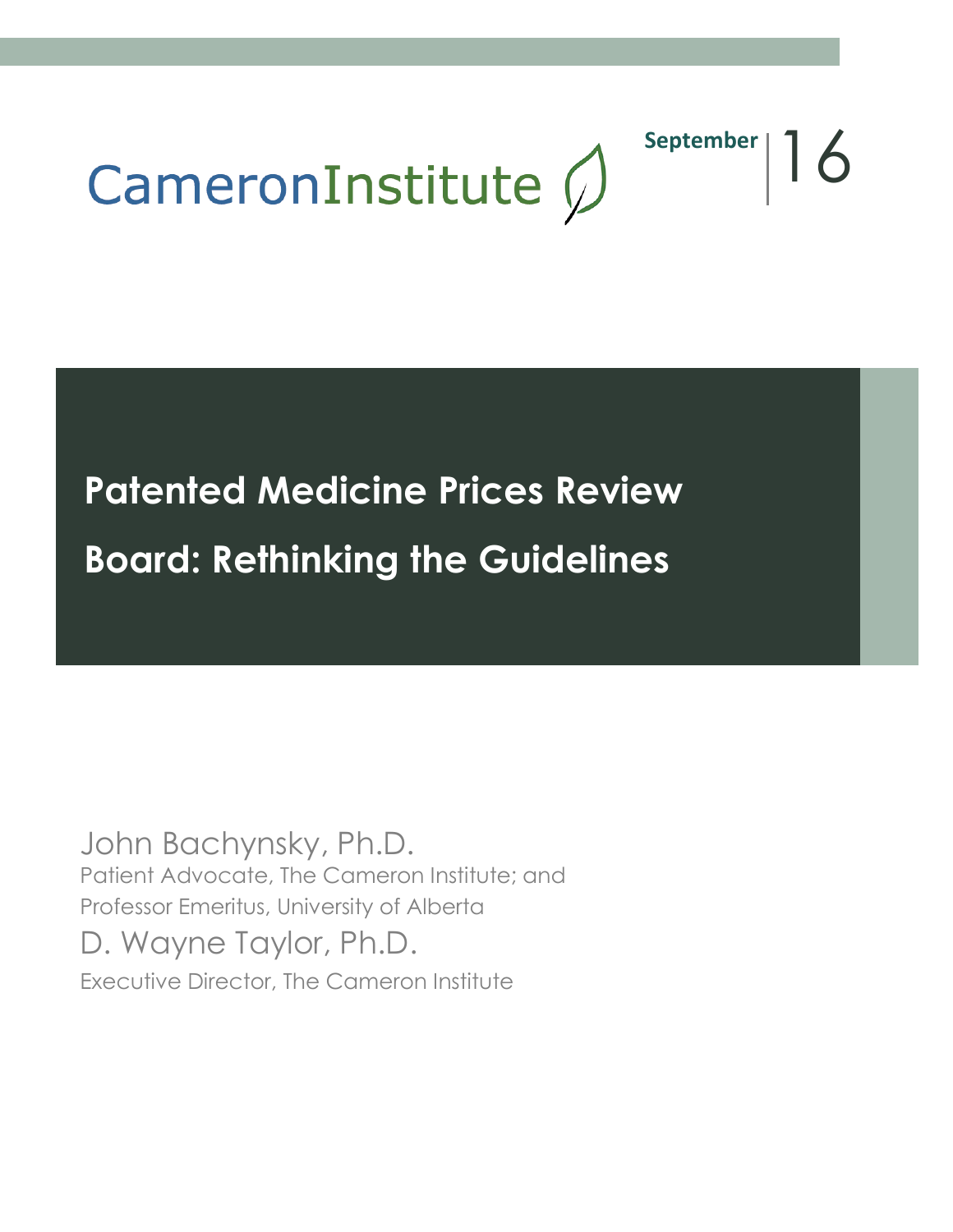

#### **2016 THE CAMERON INSTITUTE AND DR. JOHN BACHYNSKY**

#### **ALL RIGHTS RESERVED.**

#### **LIMITED ELECTRONIC DISTRIBUTION RIGHTS:**

**This document and trademark(s) contained herein are protected by law. The name, "The Cameron Institute" is a registered name and the trademark with the stylized leaf as shown above is the trademark of The Cameron Institute. Unauthorized use of either the name or the trademark is prohibited.**

**This electronic representation of The Cameron Institute's (TCI) and Dr. Bachynsky's intellectual property is provided for non-commercial use only.**

**TCI pdfs are protected under copyright law. Unauthorized posting of TCI pdfs to a non-TCI web site is prohibited without permission.**

**Permission is required from The Cameron Institute and Dr. Bachynsky to reproduce or reuse in another form any of their research documents for commercial use.** 

**For information on reprint and linking permissions, please contact The Cameron Institute.**

#### **DISCLAIMER:**

**The Cameron Institute has worked to ensure the accuracy of the information in this report. This report relies on data obtained from many sources and The Cameron Institute cannot guarantee the accuracy of the information provided, or analysis based thereon. The Cameron Institute is a non-partisan, not-for-profit think tank and cannot, does not and will not give legal, clinical, accounting, tax, or investment advice. This report provides a comprehensive overview of knowledge that existed in the public domain respective of the guidelines for and the practices of the Patented Medicine Prices Review Board as of the time of writing. All reasonable precautions were taken by The Cameron Institute to verify the information contained in this publication. However, the published material is being distributed without warranty of any kind, either expressed or implied. The responsibility for the interpretation and use of the material lies with the reader. In no event shall The Cameron Institute, its Directors nor its staff be liable for claims, losses or damages that may arise from (a) any errors or omissions in their work product, or (b) the use, interpretation or dissemination of any work product, its analysis, conclusions, or recommendations. The analysis and conclusions contained herein do not necessarily reflect the views of The Cameron Institute, its Board, or its funders.**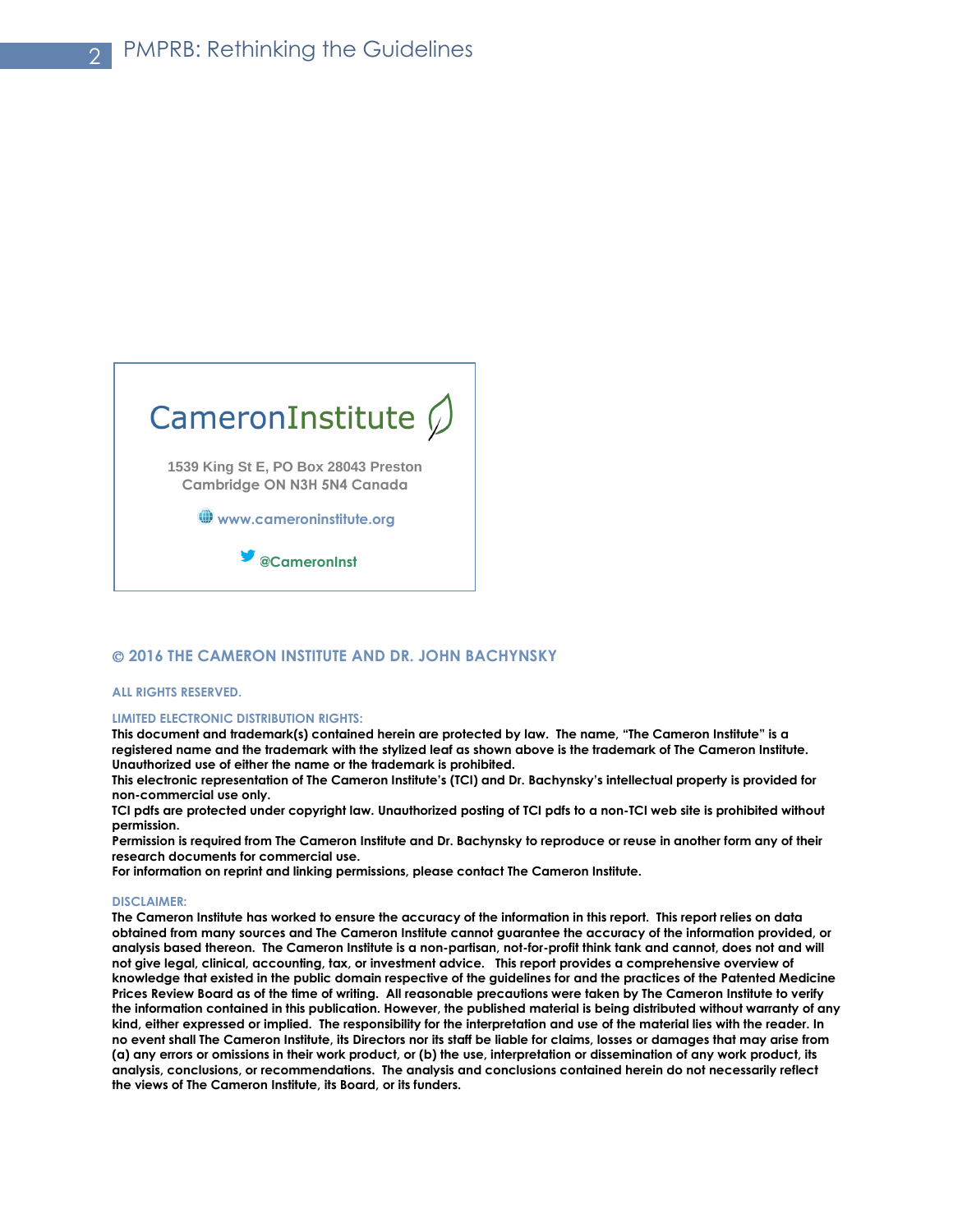# **PATENTED MEDICINE PRICES REVIEW BOARD: RETHINKING THE GUIDELINES**

# **BACKGROUND**

The Patented Medicine Prices Review Board (PMPRB) was formed thirty years ago in response to fears that the discontinuing of the compulsory licensing system would result in a rapid rise in medication prices. At that time, changes to the *Patent Act* were the responsibility of the former Department of Consumer and Corporate Affairs. So it fell to this Department to prepare some form of "consumer protection" with respect to pharmaceuticals.

The decision to discontinue compulsory licensing was made following strong representation from organizations representing pharmacologists, physicians, pharmacists, academics, pharmaceutical firms and patent lawyers. When compulsory licensing was enacted the government promised that it would not affect drug research spending. Industry research expenditures in fact remained steady but those in other countries were growing at a rapid rate. So, relatively, Canada was losing ground. More importantly, the pharmaceutical industry saw Canada as a place that was not supportive of a pharmaceutical industry. This was illustrated by firms such as (then) Smith Kline and French announcing that their recently opened research facility in Canada would be sold and the research ended.

Pharmaceutical investment in Canada dropped substantially. Canada, which had become self-sufficient in pharmaceutical manufacturing, saw that newer drugs and sophisticated dosage forms were now being imported rather than produced in Canada.

Patent legislation in Canada was increasingly at variance with that of other developed countries and the existence of compulsory licensing was a major concern to Canada's trading partners. Trade agreements were hampered by this situation.

Finally, the lower prices of many new drugs made under compulsory licensing were being exported to other countries to the detriment of the pharmaceutical firms there. There were increasing legal and trade irritations with which Canada had to deal. Legislation changing Canada's patent laws was welcomed (Bill C-22) despite Senate foot dragging.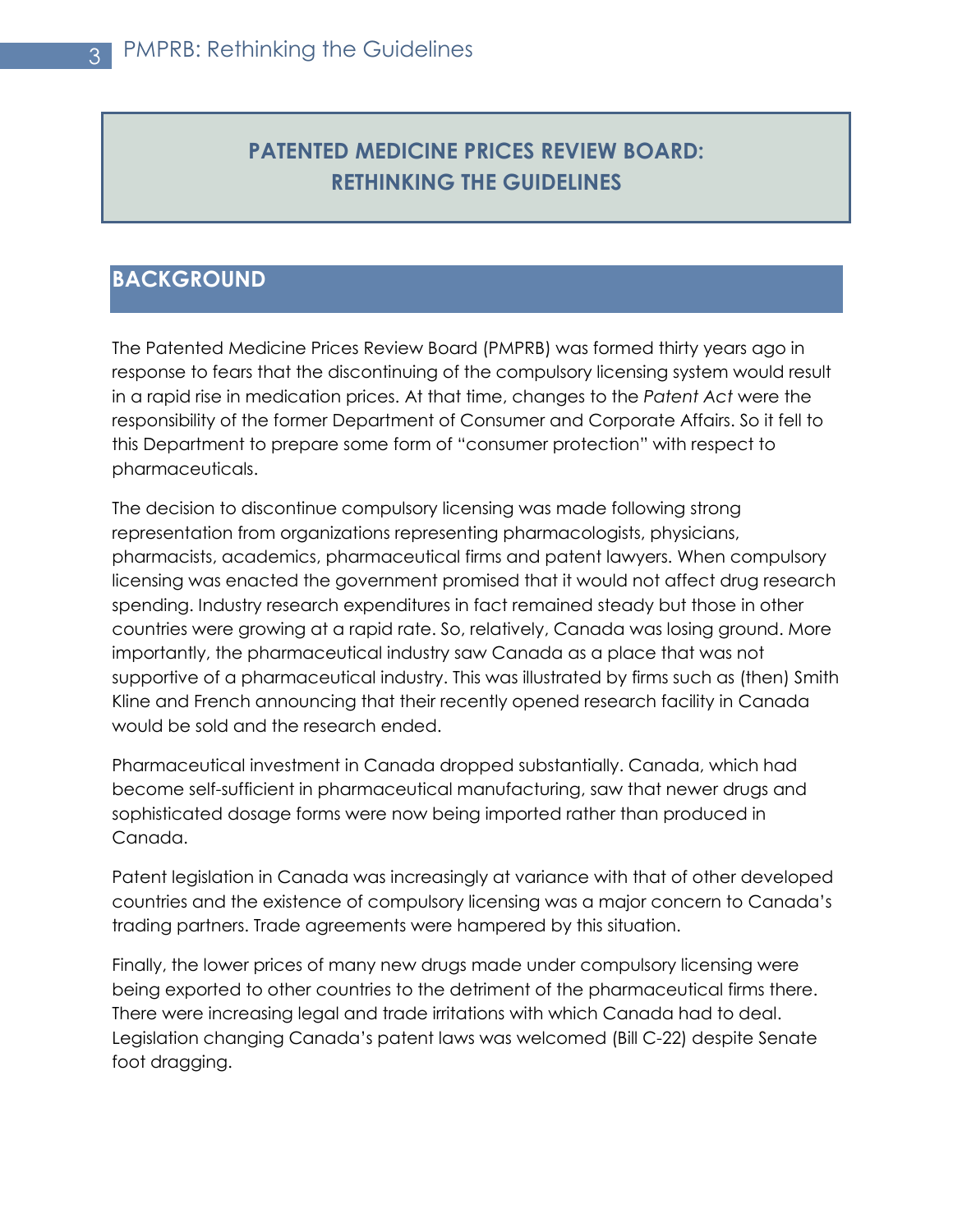**In this climate the PMPRB was born. The former Department of Consumer and Corporate Affairs had very little expertise in the health and pharmaceutical areas and the legislation was drafted in haste. There was no stakeholder input and only a brief legislative debate. This was a clear case where sunset legislation would have been beneficial, instead the new legislation was implemented and problems accumulated.**

The goal of preventing excessive prices was imprecise and the general perception in Canada continues to be one that sees drug prices as excessive. This perception appears to be held, in particular, by Provincial drug programs. Surrounding this situation is the call for the pharmaceutical industry to make drug prices affordable to patients. If this was taken literally the price levels would have to result in all prescription prices being less than \$50, a figure at which a third of private insurance beneficiaries reported they would consider not purchasing the medication.<sup>1</sup>

# **TOWARDS A MODERNIZED FRAMEWORK**

In light of the turbulent history of the PMPRB over 30 years it is time for a review of the legislation.

The key issue appears to be clarity of purpose and operating structure. The fuzzy nature of "excessive prices" is evident from the various meanings offered for discussion. The correct answer is "none of the above" and a more nuanced goal would be to ensure that a drug is an accepted product within clinical guidelines. This approach would give consideration to "value for money" and enable comparative effectiveness analysis of a health program.

The questions for discussion within the *Discussion Paper* are narrowly framed in the context of price **even if price is irrelevant.**

For example, Question 1. D. asks if a product which has a price in line with similar products "should be considered potentially excessive if it accounts for a disproportionate amount of overall spending on drugs in Canada". This situation describes an increase in utilization not price. The situation described is likely due to the product being preferred by physicians and patients. Total expense is the price times the quantity. Why should this be an issue for the PMPRB?

The use of the term "cost" is ambiguous; sometimes it refers to price and sometimes to expense. There appears to be an assumption that if price increases, the total expenditure will increase proportionately. A basic economic concept is that as price

 $\overline{a}$ <sup>1</sup> *The Sanofi Canada Healthcare Survey 2012*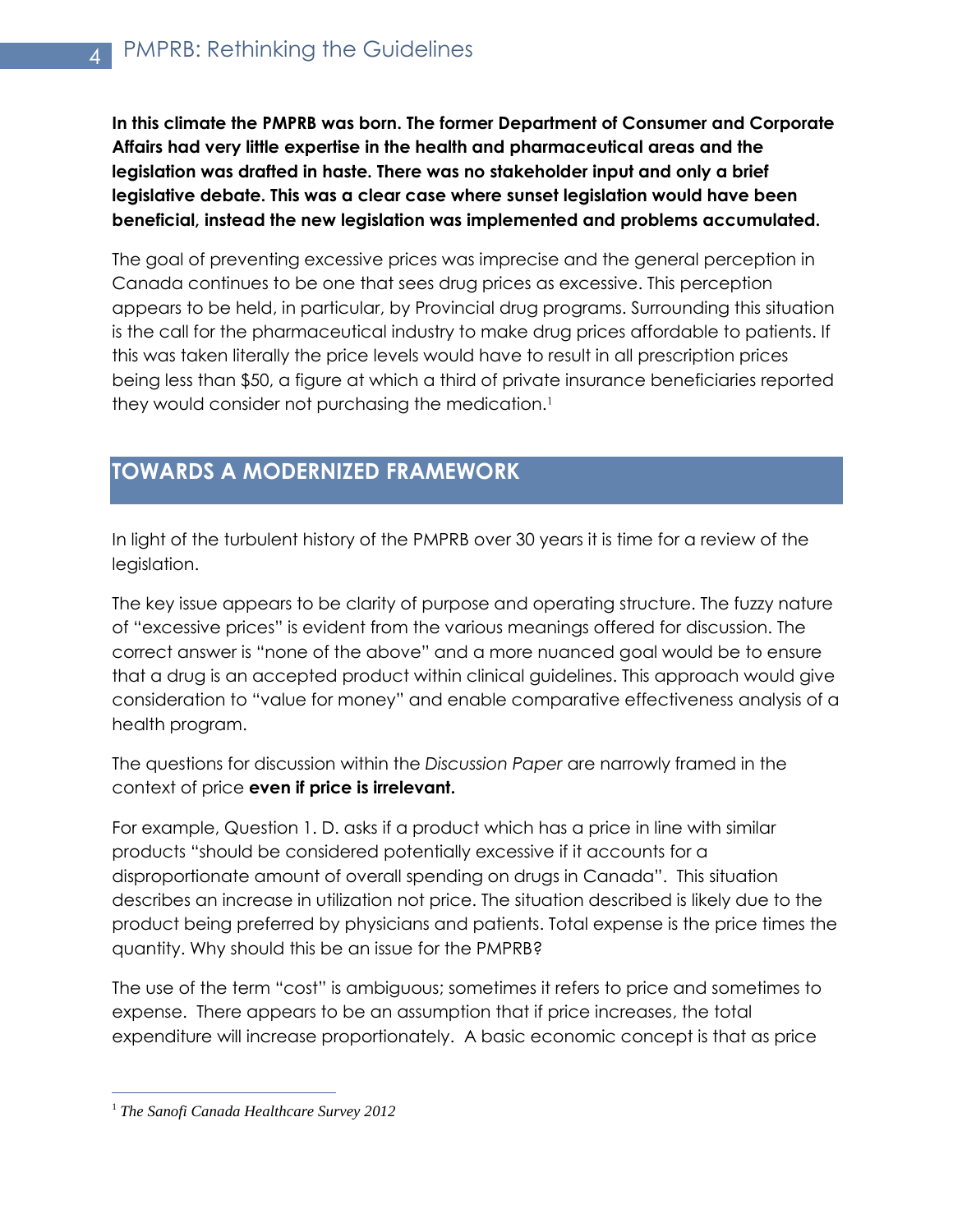increases the quantity purchased decreases. In drug therapy, as a general rule, very expensive drugs are sold in small quantity.

In Alberta, the Minister of Health recently announced that a new drug cost over \$300,000 and that this was unaffordable. There were only two patients who received the drug as a benefit. If 2,000 patients needed the drug it would be different. So, even though the price remains the same the expenditure can be either affordable or unaffordable.

## A rethink is necessary.

A new perspective is needed in which the health system does not revolve around drug price and avoids the concept that one can easily identify and "solve" excessive prices. To a large extent the competitive nature of the market will prevent what is seen as excessive prices and the health system in its use of comparative effectiveness will ration any cases of high prices. This rationing will decrease the total expenditure on the product, the same end point the PMPRB is attempting to do with increasing administrative expenditure on litigation and operational complexity.

The frame of reference for PMPRB is legislatively narrow and cannot meet the objective of substantially reducing prescription prices for patients. It can have some impact on health care expenditures on medication but this involves a wider scope that better meets the needs of the Provinces rather than those of patients, and the activities of the PMPRB are increasingly distorted in this direction.

**The PMPRB works on assumptions that are no longer valid, if they ever were. Based on the assumptions below, PMPRB cannot meet expectations of Canadians with minor renovation alone. There is a need for reconstruction or replacement.**

# **PMPRB LEGISLATIVE ASSUMPTIONS**

- 1. Pharmaceuticals are consumer products to be purchased by individuals.
- 2. Pharmaceuticals are not part of the health system.
- 3. Comparators selected in Europe are closely matched to Canada.
- 4. Price controls will have a positive impact on prescribing.
- 5. Reductions in drug prices will result in lower health care costs.
- 6. PMPRB is part of an overall government strategy to stimulate research.
- 7. Monitoring of drug prices provides valuable information for governments.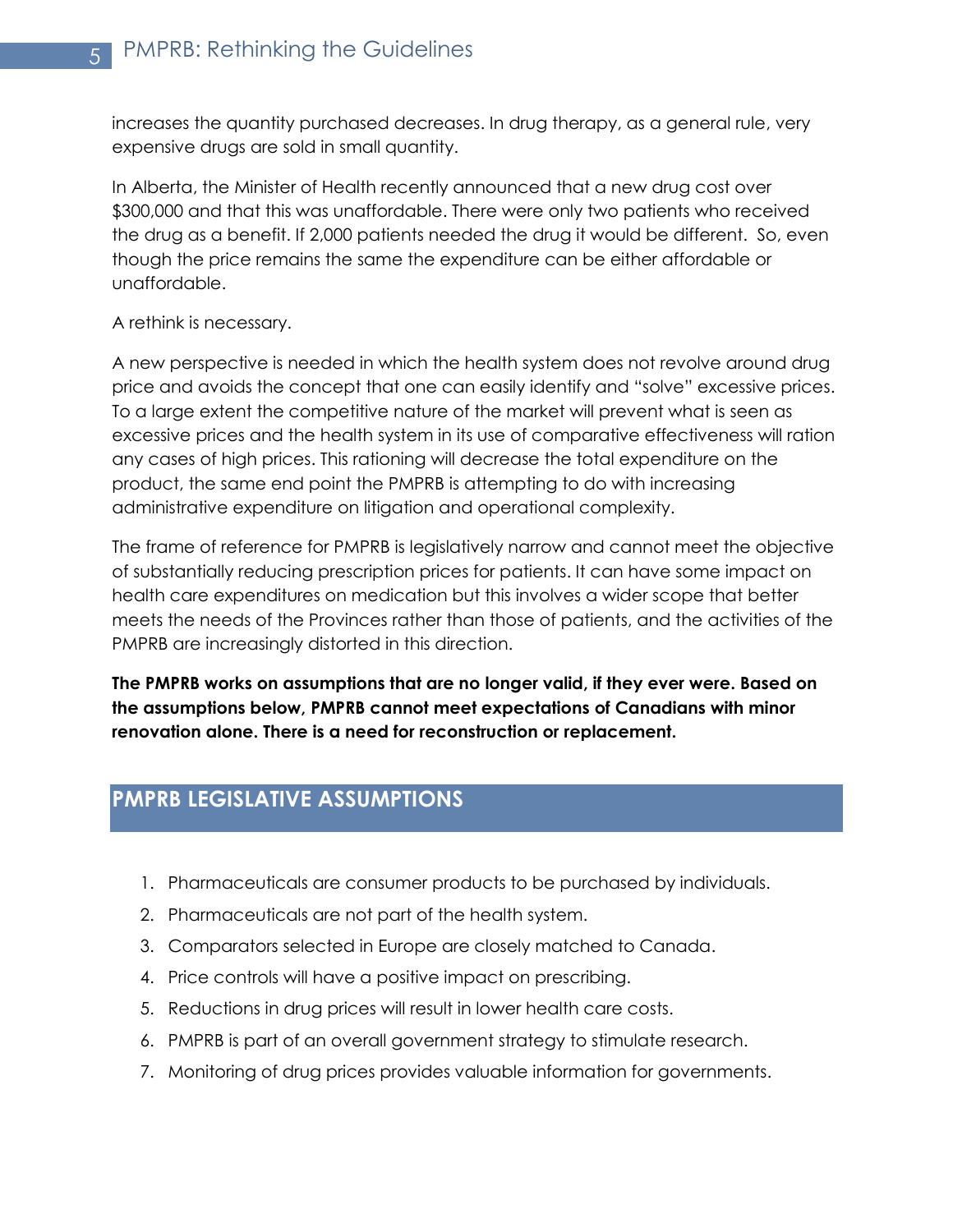The above legislative assumptions are explicit, as stated in the legislation and supporting arguments, and implicit in the operation of the PMPRB. The added activities of PMPRB, reporting on prices and research, are supportive in nature. It is time to rethink these assumptions.

# **1. PHARMACEUTICALS ARE CONSUMER PRODUCTS PURCHASED BY INDIVIDUALS**

It is estimated that 10% of Canadians, or 3.5 million Canadians, are without a drug benefit program and pay for their medication out of pocket. <sup>2</sup> This group is predominantly people who work in the private service sector or have part time jobs. For those with incomes below the national average this figure rises to 20%.<sup>3</sup> So, what price level for prescriptions would be affordable?

The reality is that most Canadians have drug benefit coverage through employerbased private insurance or government programs. These are the major beneficiaries of the price reduction activities of PMPRB. This is illustrated by the disposition of the \$7 million in "excessive prices" charged in 2015 which went mainly to hospitals and medical clinics (undefined) described as "Canadian customers". It is unlikely that the patients who paid out of pocket received any money.

What is surprising is that PMPRB, since 1993, has accrued \$150 million from these "excessive price" charges for their own operations, money that should have gone to the people who paid an "excessive" amount for pharmaceuticals. **That a "consumer protection program" would adopt a "user pay" approach is fundamentally wrong.** The purpose of the program is to protect all Canadians so the funding should come from general revenue of the federal government. The justification that this allows the PMPRB to be "revenue neutral" is political posturing.<sup>4</sup>

The reality is that the PMPRB returns most money collected to the Provincial drug programs and that the "excessive prices" clawed back is basically a tax on the firms. Only the Provincial governments benefit from the lower price in lieu of tax payments.

This hardly reflects a consumer protection program that reduces drug prices to individuals. **The reality is that individuals can no longer afford to buy necessary medications and that publicly funded universal programs are required. This is the future context for PMPRB.**

<sup>2</sup> Law MR, *et.al.* The effect of cost on adherence to prescription medications in Canada. *CMAJ* 184(3). doi: 10.1503/cmaj.111270

<sup>&</sup>lt;sup>3</sup> [http://www.oecd-library.org/docserver/download/8115071e.pdf?expires=1474391826&id=id&accname=](http://www.oecd-library.org/docserver/download/8115071e.pdf?expires=1474391826&id=id&accname) guest&checksum=D758DA1AE13C8CFFF4A08FA496E2E7E1. Accessed 9/20/16.

 $^{4}$  Letter from the Minister of Health, Ottawa, dated July 25, 2016.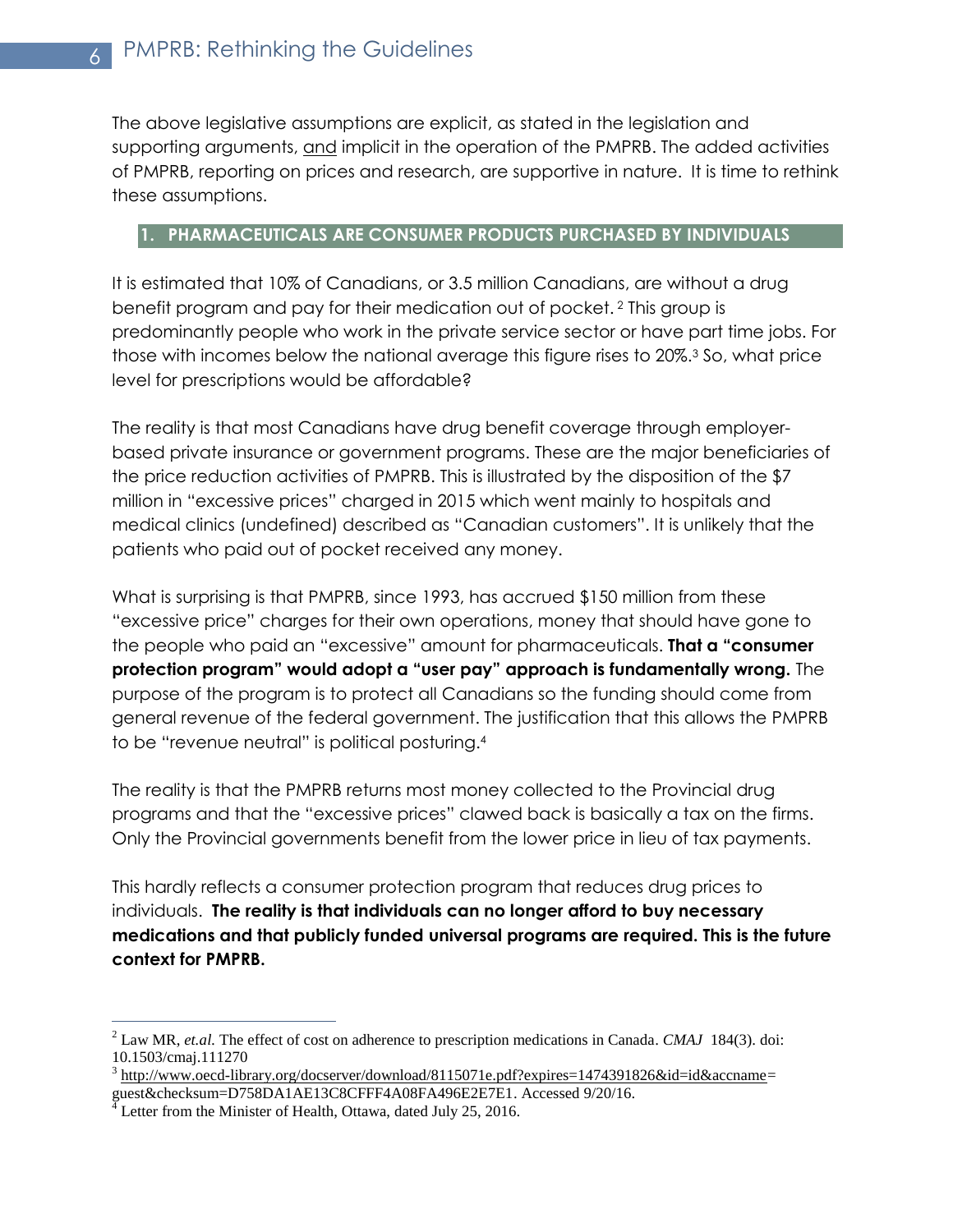7

 $\overline{a}$ 

## **2. PHARMACEUTICALS ARE NOT PART OF THE HEALTH SYSTEM**

Pharmaceuticals are the glue that link physicians, community health, residential and long term care facilities and hospitals. Availability or shortage of a drug has an impact throughout the system. If a firm decides that the Canadian market will not generate enough revenue, compared to other markets, due to slow regulatory processes<sup>5</sup>, delays in reaching the public market due to the assessment of cost effectiveness by the Common Drug Review, and further delays in negotiating with each Province and Territory, as well as the newly imposed pan Canadian purchasing negotiations, it is likely that new, expensive specialty products will not be marketed in Canada. Period. This will result in patients having less effective care and the health system having increased costs and longer wait times. Instead of easing the problems of access and inequity the unavailability of products will exacerbate them. This is not taken into account in the current system. Only the drug price is considered.

In the context of the health system the definition of excess price is relative to alternative therapy. If drugs cost less than other therapies they are not excessive. This is the basis of cost effectiveness approaches now in use by CADTH. It is clear that the concept of excessive price is a relative term and depends on context. In some cases the same price may be excessive and not excessive.

## **3. COMPARATORS SELECTED IN EUROPE ARE CLOSELY MATCHED TO CANADA**

European pharmacare systems are national systems that have universal coverage and include most drugs. Their systems cover more medications, and often at higher prices, as they pay much less for physician services (just over half) and have a better system of social services that results in fewer patients with mental illness, dementia and disability, due to age, moving into the health care system.<sup>6</sup>

Pharmaceutical firms find it much easier to enter EU countries as there is only one regulatory review of a medication before it can be sold in all member countries. This makes for a simple, effective system in comparison with Canada.

The other comparator is the United States, wherein published prices do not reflect the myriad of discounts given to large purchasers.

<sup>&</sup>lt;sup>5</sup> For example, over a year for notice of compliance (NOC) to market the drug in Canada compared to 6 months maximum in most other jurisdictions.

 $6$  For a a good case of higher value for money in health expenditure see,

http://www.cameroninstitute.org/2012/10/03/finding-canadas-healthcare-equilibrium/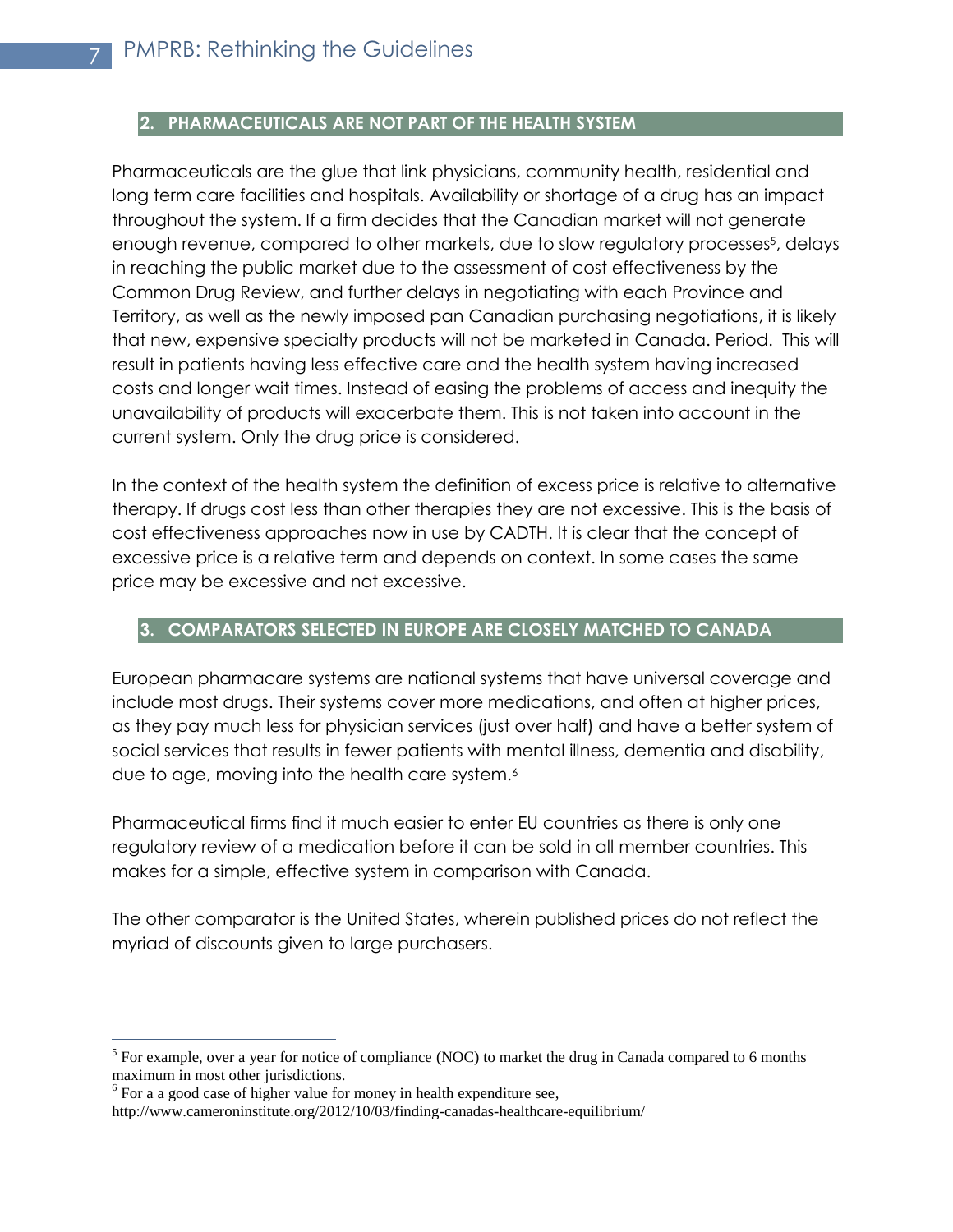For Canada to find other "similar" systems it would likely be necessary to go to developing countries.

The PMPRB's *Discussion Paper* refers to Canada's ranking as being third from the top and third from the bottom. With the few comparators used this means either being in 3rd position or 5th position. This is not an important distinction. **More importantly for patients in medical need, Canada ranks 17 of 19 comparator OECD countries in terms of access to medication.**<sup>7</sup> Shifts between 3<sup>rd</sup> and 5<sup>th</sup> are more likely to be due to Canada's widely fluctuating exchange rate. Even the PMPRB's attempt to downplay this by using a 6 month average fails to materially affect the ranking when the Canadian dollar drops markedly compared to the US dollar or Euro. This is certainly more influential than company pricing policies.

Placing Canadian pricing in the mix of comparators with the view that they always be in the bottom is more mechanistic than realistic. There are a lot of factors at play in all countries and even if pricing was correct at the time of the decision it may not be in a later time period. Also, the concept that a country should try to have lower prices than other countries runs afoul of the notion that not all countries can be at the top or bottom.<sup>8</sup> The price that is targeted as a maximum will also become the minimum as firms have no incentive to have a lower price.

## **4. PRICE CONTROLS WILL HAVE A POSITIVE IMPACT ON PRESCRIBING**

Given the narrow scope of PMPRB legislation, clinical evaluations are now included in the review of medication to ensure that drugs likely to be valuable in treating diseases are made available. Thus more scope for the evaluation of price is provided. As a result some drugs are given a faster review because of their overall benefit.

The determination of price based on a small number of selected international comparisons (for controlling costs) is faulty. **The Canadian Institute for Health Information (CIHI) has determined that utilization is the major driver of total drug spend, not price**. 9 CIHI states that access to appropriate medication, quality of care and safety are more important considerations than drug prices.

 $^7$  http://innovativemedicines.ca/wp-content/uploads/2016/05/20160524 Access to Medicines Report EN [Web.pdf.](http://innovativemedicines.ca/wp-content/uploads/2016/05/20160524_Access_to_Medicines_%20Report_EN_%20Web.pdf) Accessed 9/20/16.

<sup>8</sup> Pharmaceutical manufacturers, like almost all consumer product firms that sell products globally, price their products using differential pricing, also known as Ramsey pricing, in which a firm charges a market/country/ economy what it can bear related to mall others. Price controls in any one country have the unintended effect of raising or lowering prices in other countries.

<sup>9</sup> Canadian Institute for Health Information. *Drivers of Prescription Drug Spending in Canada.* Ottawa, ON: CIHI, 2012; also, [http://www.benefitscanada.com/wp-content/uploads/2014/03/03.14\\_DrugReport.pdf](http://www.benefitscanada.com/wp-content/uploads/2014/03/03.14_DrugReport.pdf) Accessed 9/21/16.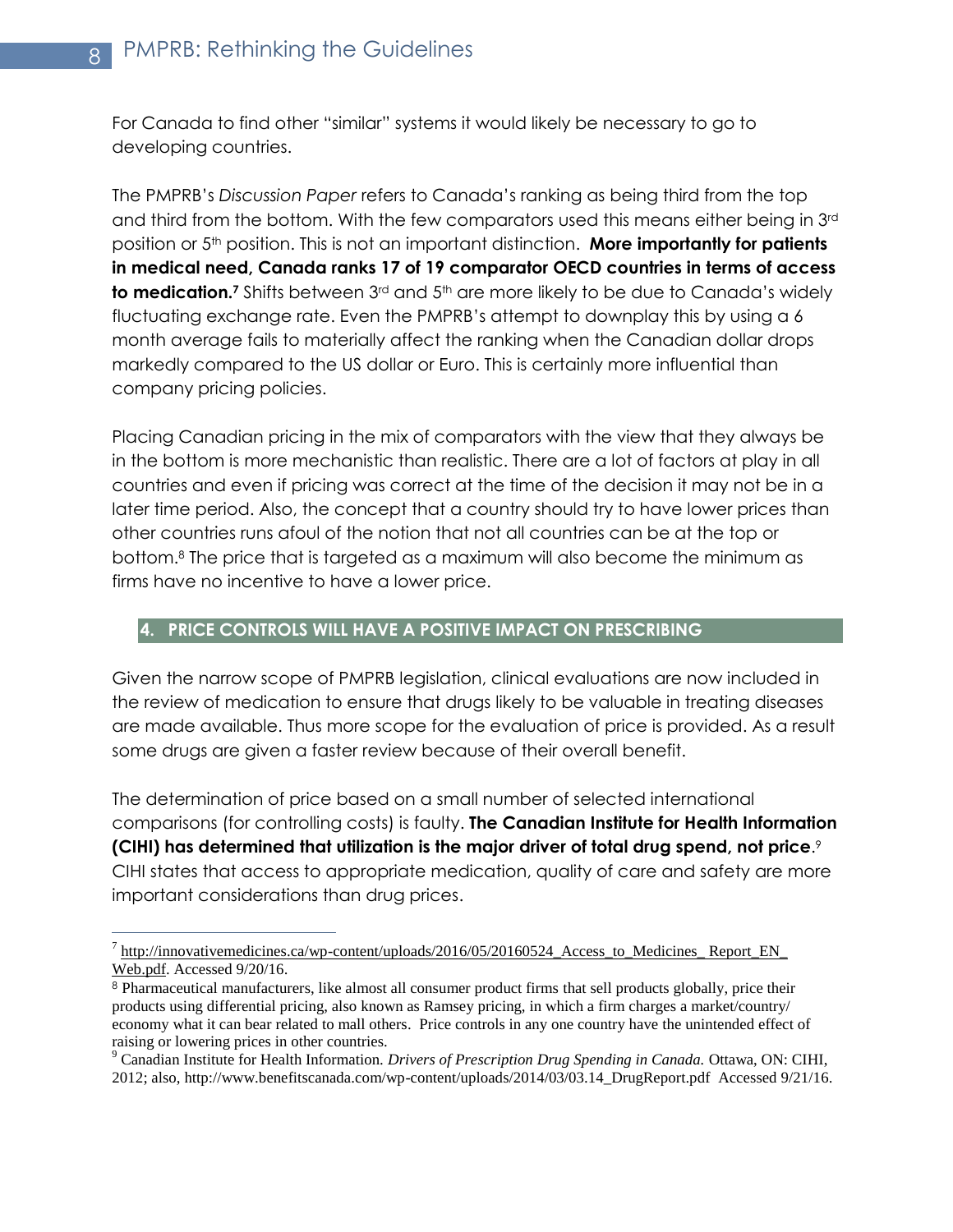Many countries have health systems that improve the quality of care using pharmaceuticals. A search for best practices in pharmaceutical management would be more valuable to governments than simplistic price evaluations based on international price comparisons.

## **5. REDUCTIONS IN DRUG PRICES WILL RESULT IN LOWER HEALTH CARE COSTS**

The focus on a system that is "affordable" and "sustainable" based primarily on price does not assess the impact of availability and drug utilization on the affordability of the health system. Sustainability, as always, is undefined and is more a veiled threat than an operational concept.

Pharmaceuticals account for only 8% of public health care expenditures. The notion that this has a major impact on total health expenditure is unrealistic. Even the use of expensive drugs has offsets in reducing/avoiding other health care expenditures.

# **6. PMPRB IS PART OF AN OVERALL GOVERNMENT STRATEGY TO STIMULATE RESEARCH**

Research-based pharmaceutical firms have modified their research programs so that they no longer have major wet lab establishments conducting basic research. Instead they link to major academic research centres that have cutting edge research and a strong intellectual property portfolio. In this context, Canada is poorly positioned. Public funding of biomedical research is lower than that of comparative countries with the Canadian Institute for Health Research (CIHR) providing only about \$1 billion with little increase over the years. <sup>10</sup> In comparison, research-based pharmaceutical firms in Canada spend an equal amount, but primarily in clinical research which, in part, is in response to regulatory compliance requirements.

With respect to patents of new chemical entities (NCEs) Canada has a poor record.

Canada has an equally poor record in harmonizing its drug patent regime with the rest of the world. Court challenges to drug patents have removed patent protection for 25 products. One generic firm invests hundreds of millions of dollars in litigation on patents rather than on research, product discovery and clinical improvements.<sup>11</sup> This sends the wrong message to research-based firms that Canada wishes to attract.

<sup>&</sup>lt;sup>10</sup> [http://www.oecd.org/innovation/inno/researchanddevelopmentstatisticsrds.htm.](http://www.oecd.org/innovation/inno/researchanddevelopmentstatisticsrds.htm) Accessed 9/20/16.

<sup>&</sup>lt;sup>11</sup> [Grootendorst](http://www.ncbi.nlm.nih.gov/pubmed/?term=Grootendorst%20P%5BAuthor%5D&cauthor=true&cauthor_uid=22065362) P, et.al. Canada's laws on pharmaceutical intellectual property: the case for fundamental reform. *[CMAJ](http://www.ncbi.nlm.nih.gov/pmc/articles/PMC3307559/)*. 184(5): 543–549. doi: [10.1503/cmaj.110493](http://dx.doi.org/10.1503%2Fcmaj.110493) PMCID: PMC3307559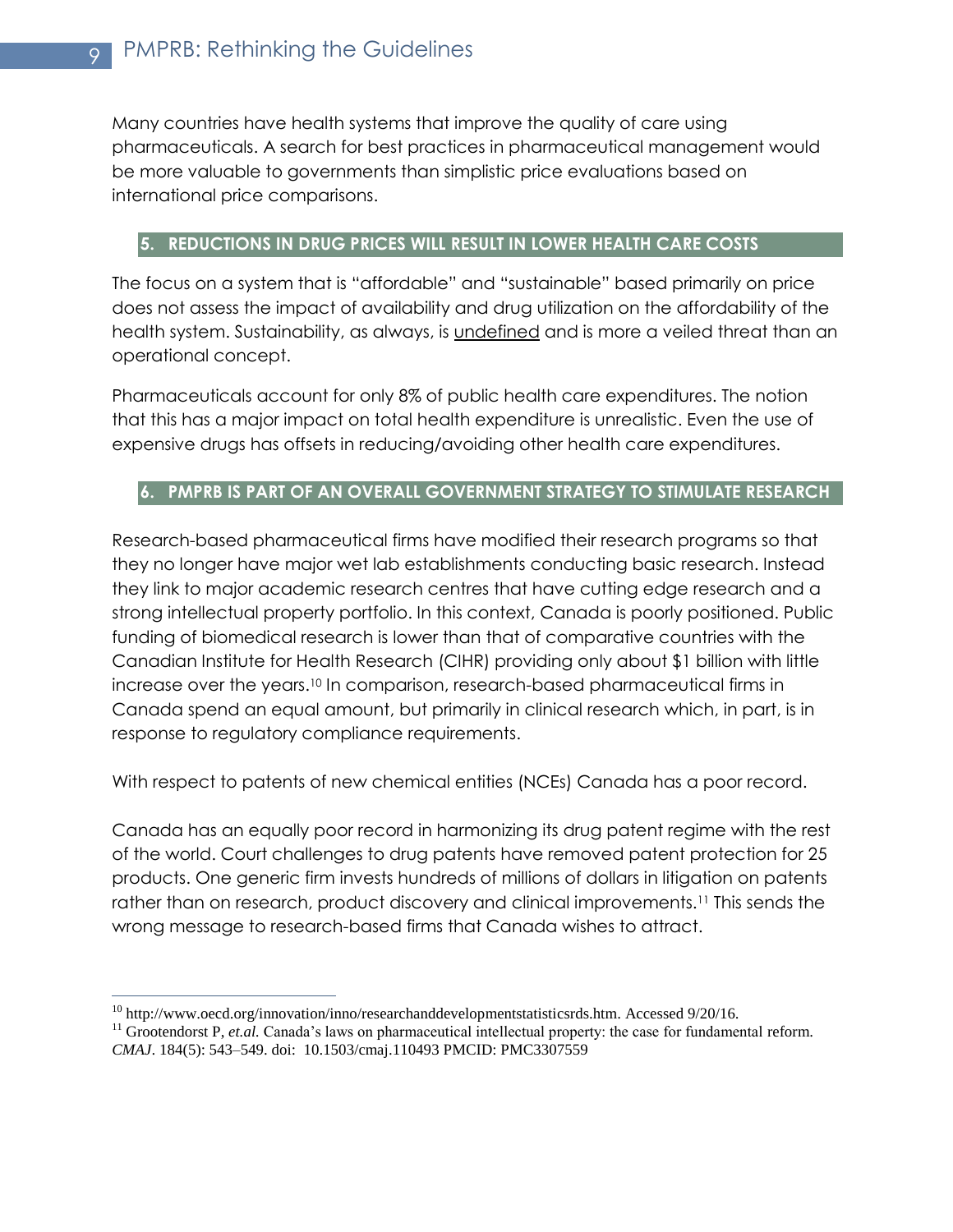Clinical research requires strong support from major hospitals and Provincial governments. This has not been forthcoming. Organizers of major clinical research sites have had great difficulty in securing the needed support. It has fallen to individual researchers to work with firms to initiate clinical research studies. As a result Canada is losing clinical trials.

Initially, province-wide purchasing programs were developed to include an option for a firm to conduct research or commit to product development within a Province in return for listing a product as an insured benefit. With the initiation of a pan-Canada wide purchasing initiative this option has been dropped. Now it is just about money.

Overall, the disincentives for research in Canada are greater than the incentives. The contribution of PMPRB to this is little more than recording research expenditures. There should be absolutely no surprise, then, when the PMPRB in 2015 reported that research expenditures by research-based pharmaceutical manufacturers in Canada was half of the targeted annual amount and 25% of that spent in the PMPRB's seven comparator countries.<sup>12</sup>

Furthermore, the research of pharmaceutical firms in Canada is narrowly defined by Statistics Canada and the PMPRB. A recent analysis of pharmaceutical research expenditures in Canada by KPMG indicated that the amount of research conducted in Canada is understated by a significant amount.<sup>13</sup> It is not clear whether other counties use similar measures.

# **7. MONITORING OF DRUG PRICES PROVIDES VALUABLE INFORMATION FOR GOVERNMENTS**

**Quite simply, it does not. If governments move toward universal coverage of medication in health care, as they should, it would make sense to shift the emphasis from price, and the need for expenditure control, to methods of managing utilization since utilization is more important than price to overall costs.**

**The most appropriate role for PMPRB in the above situation would be setting out clinical guidelines based on international comparisons and best practices. Without losing its acronym, the PMPRB could be transformed into the Pharmaceutical Management Policies Review Board. There is a dire need for this sort of information by the Provinces which would complement their desired move toward integrated care and electronic medical records.** 

<sup>12</sup> [http://www.pmprb-cepmb.gc.ca/view.asp?ccid=1273#a8.](http://www.pmprb-cepmb.gc.ca/view.asp?ccid=1273#a8) Accessed 9/20/16.

<sup>&</sup>lt;sup>13</sup> http://innovativemedicines.ca/wp-content/uploads/2015/05/2014-06-20\_RxD\_RD\_Report\_FINAL\_EN.pdf. Accessed 9/20/16.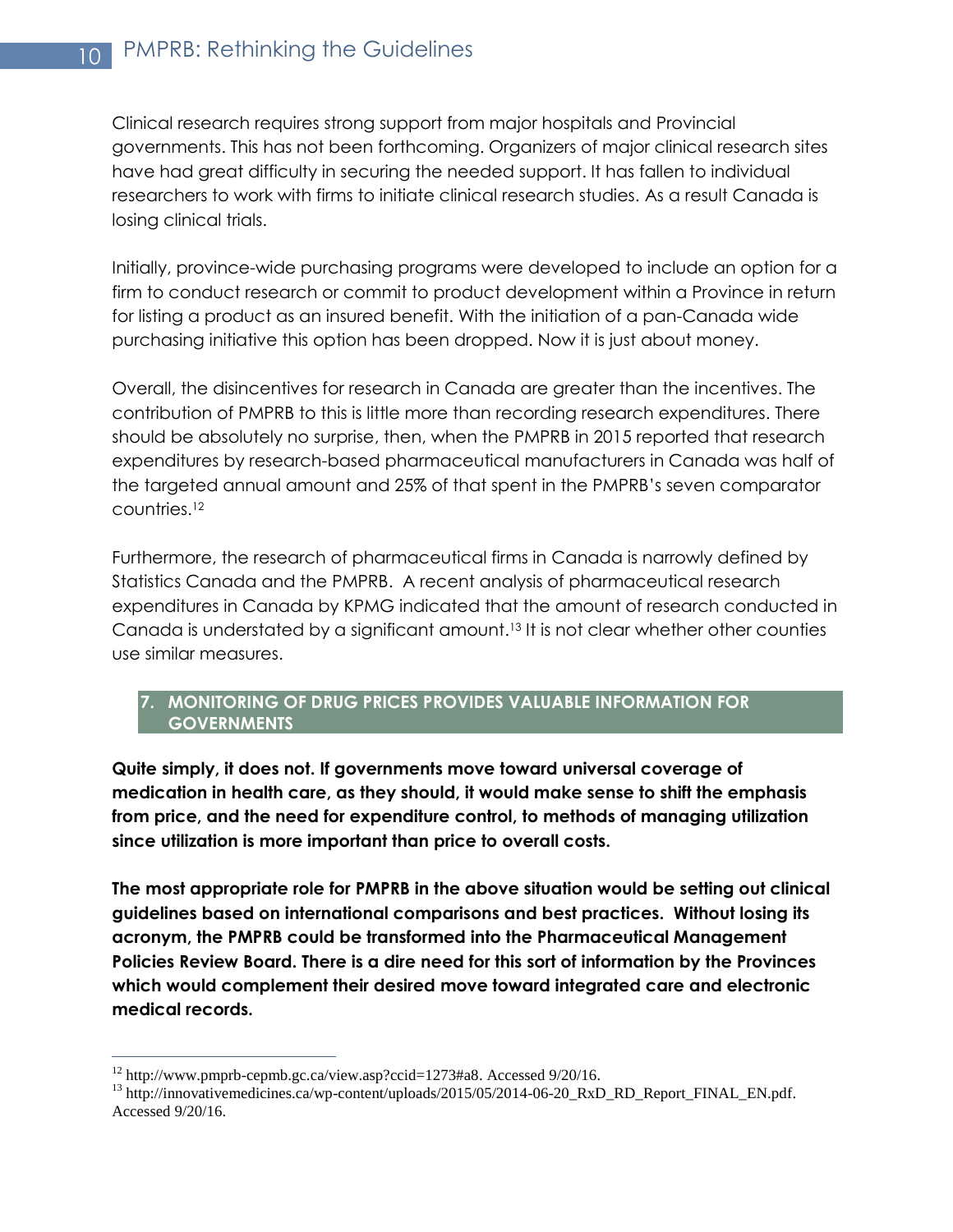**If something is not worth doing, it is not worth doing well.**

*T. B. Newman, 2005*